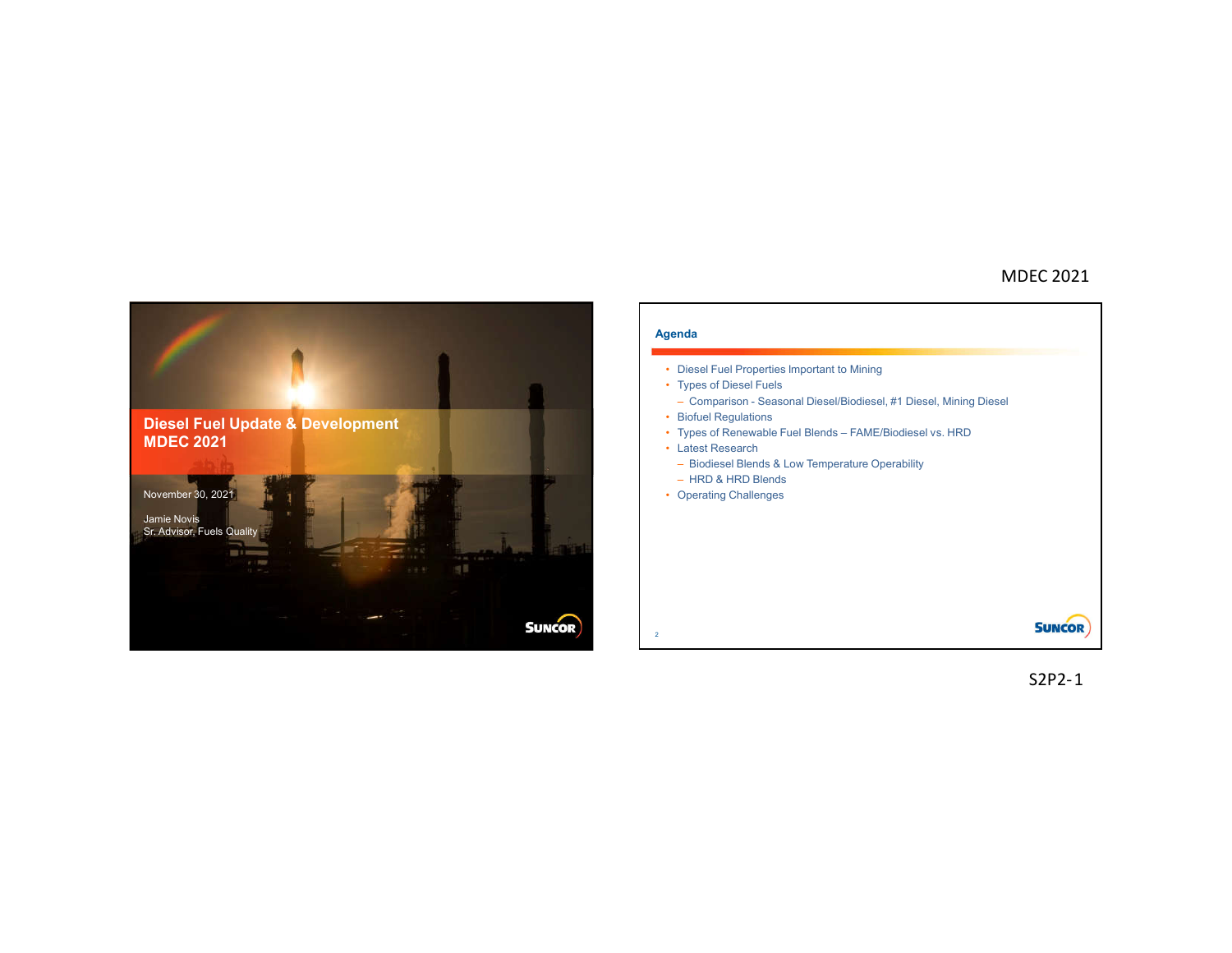## **Diesel Fuel Properties Important to Mining Diesel: Flash Point** • *What is it?* • Flash Point – The lowest temperature at which a volatile material can vaporize to form an ignitable mixture in air • Sulphur • Low Temperature Operability • *Why is it important?* • Lubricity – It is used to help characterize the fire hazards so that it can be safely handled • Density • *What is the flash specification?* – CGSB national standard - minimum flash point of diesel fuel in Canada is 40°C – A higher flash point may be specified for underground mining applications in certain provinces – Suncor Mining Diesel minimum flash point is 52°C **Signed** REVENT FIRE LOSSES<br>BY KNOWING THE<br>SH AND FIRE POINT  $M_1$ **SUNCOR SUNCOR** 43

S2P2-2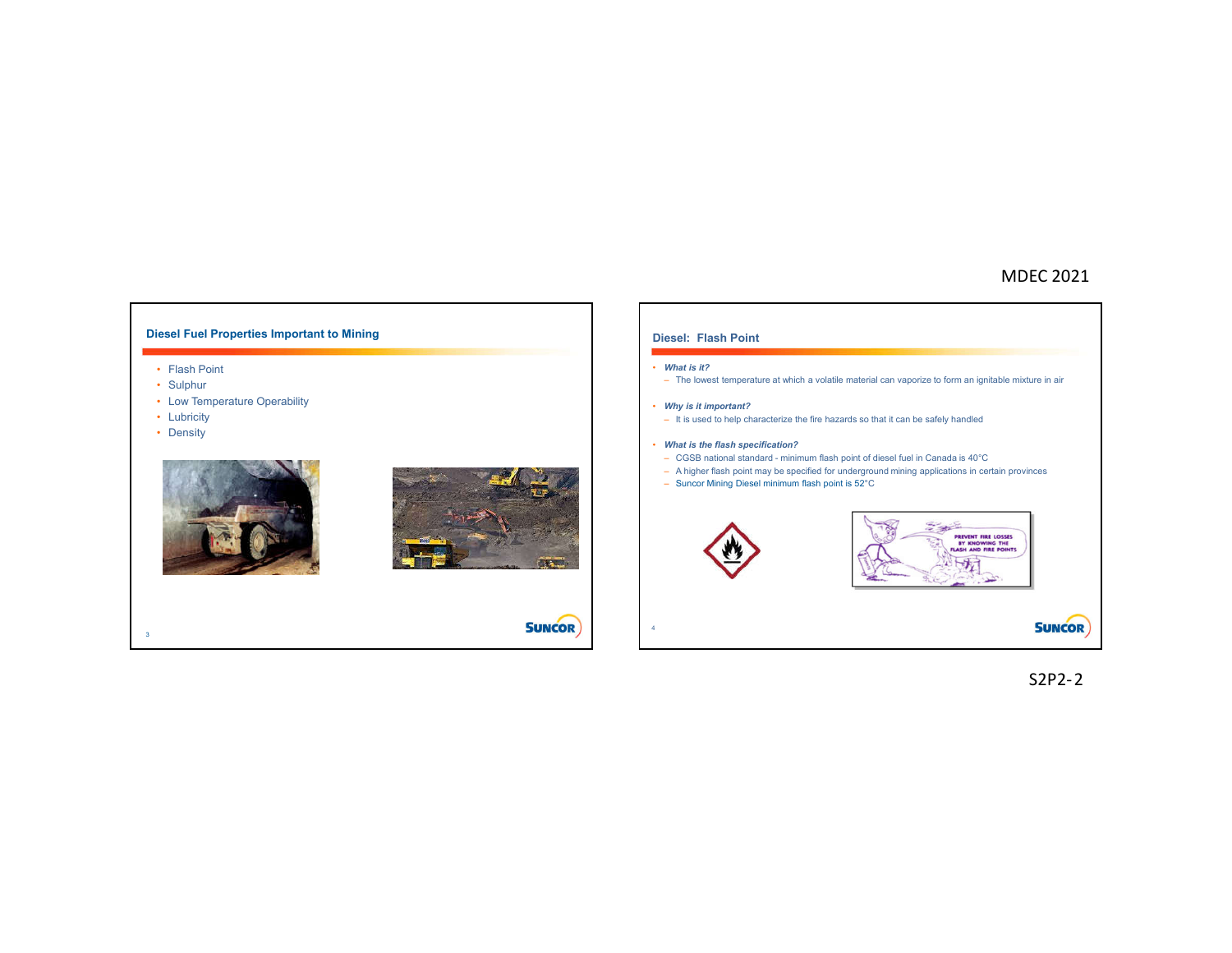### **Diesel: Sulphur**

#### • *What is it?*

– Diesel fuel contains sulphur, which is derived from the original crude oil and can still be present after refining

### • *Why is it important?*

- Sulphur levels in diesel fuel can contribute to emissions and particulates in exhaust
- Ultra low sulphur diesel (ULSD) ensures compatibility with exhaust after-treatment technology

### • *What is the specification?*

- Sulphur in diesel regulations:
	- Max 15 ppm production and import limit
	- Max 15 ppm for use in On and Off-Road vehicles



### **Diesel: Low Temperature Operability (LTO)**

### • *What is it?*

6

- Cloud point defines the temperature at which the smallest observable cluster of hydrocarbon crystals (wax crystals) first appears in a fuel upon cooling under prescribed test conditions. Cloud point is the most common measure of low-temperature operability.
- Low-temperature operability can also be determined by the Low Temperature Flow Test (LTFT), which is a timed filterability test

#### • *Why is it important?*

– Wax crystals may block fuel filters on diesel engines and in distribution lines.

### • *What is the specification?*

– LTO specifications are based on the 2.5% low-end design temperature data for the last 30 years for the location of intended use.





S2P2-3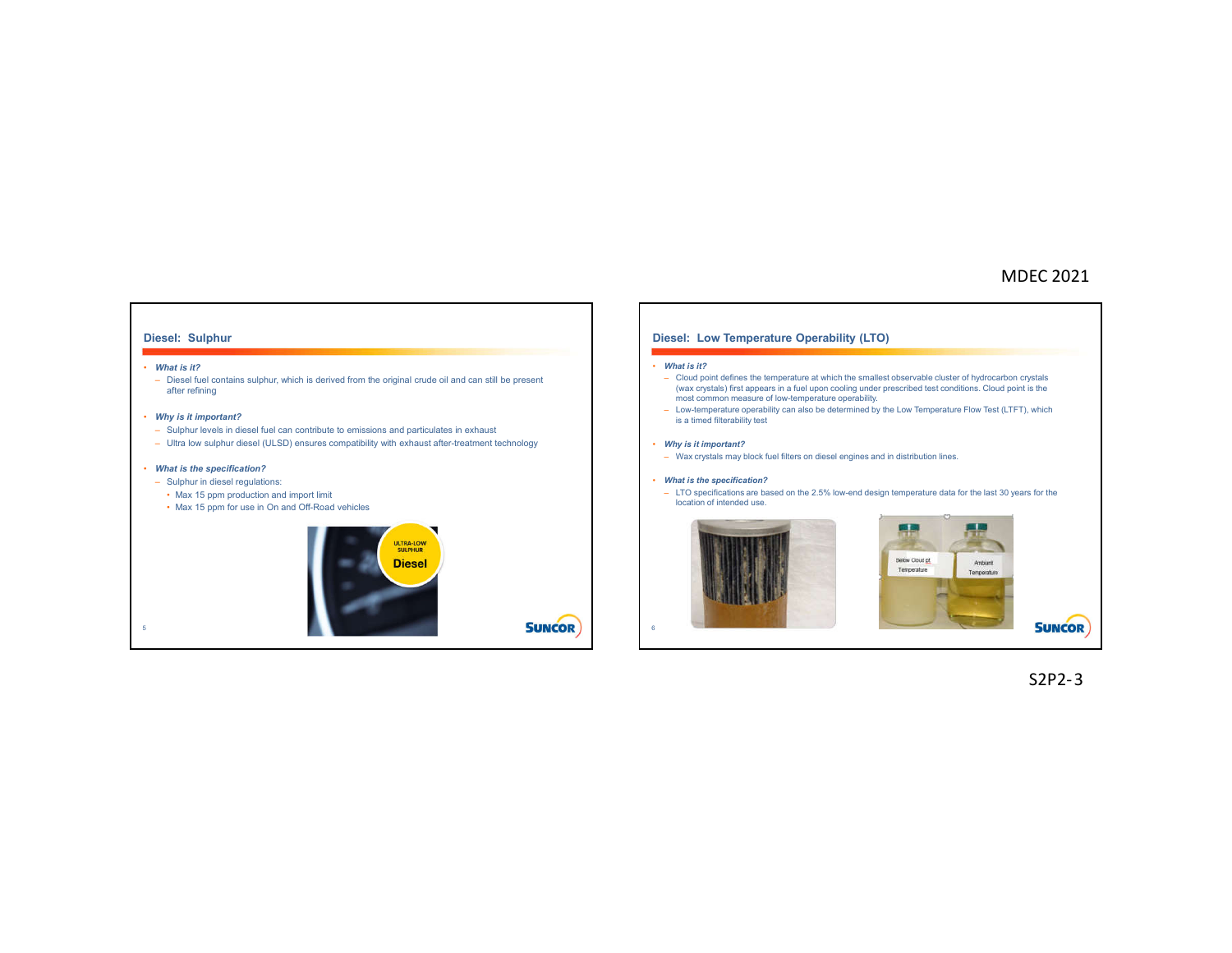



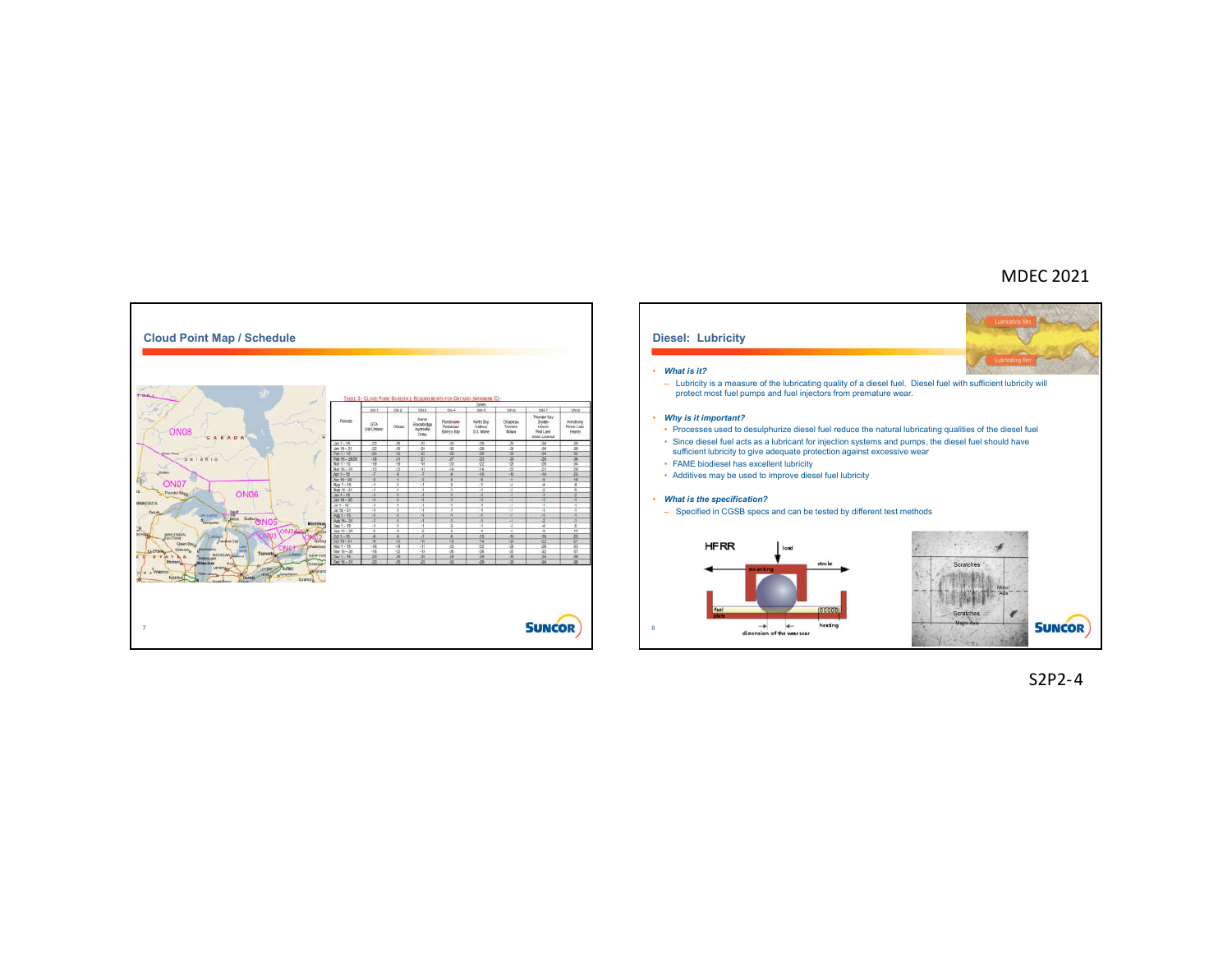### **Diesel: Density**

#### • *What is it?*

9

– Density is the weight of fuel (in kilograms) per litre or m3 at 15 °C.

### • *Why is it important?*

– Denser fuel has higher energy content - giving higher power output or greater fuel economy in a diesel engine. Since petroleum fuels expand at higher temperatures and contract at lower temperatures, density is measured at ambient conditions but converted to density at 15 °C to harmonize with international trading practices.

### • *What is the specification?*

- Not a CGSB specification
- Typical diesel density is in range of 830-850 kg/m3



**SUNCOR** 

**Types of Diesel Fuels – Comparison** • Seasonal diesel – #2 ULSD (Ultra Low Sulphur Diesel) or Type B, CGSB – Conventional (Petroleum) - B0 – Biodiesel Blend (5% FAME + 95% Petroleum) - B5 • #1 Diesel or Type A, CGSB • Mining Diesel - #2 ULSD or Type B, CGSB**Property Seasonal Diesel, Seasonal Biodiesel (B5) #1 Diesel Suncor Mining Diesel Key Benefits** Higher flash point provides safer Flash ≥ 40˚C ≥ 40˚C ON ≥ 60˚C  $AB \geq 52^{\circ}C$ working conditions Fuel with lower sulphur content Sulphur Max 15 ppm Max 15 ppm ON – typically <1 ppm produces less sulphur dioxide (SO2) AB – typically <5 ppm and less particulates when burned improved air quality and emissions Varies seasonally by Better low temperature operability No seasonal variation ON max -36˚C year-round AB max -43˚C year-round Minimal seasonal variation ON - typically < -30˚C AB - typically -20 to -40˚C allows simpler storage and less Cloud location concerns with tank inventory turn Point ON typically 0 to -20˚C AB typically 0 to -40˚C over in fall **SUNCOR**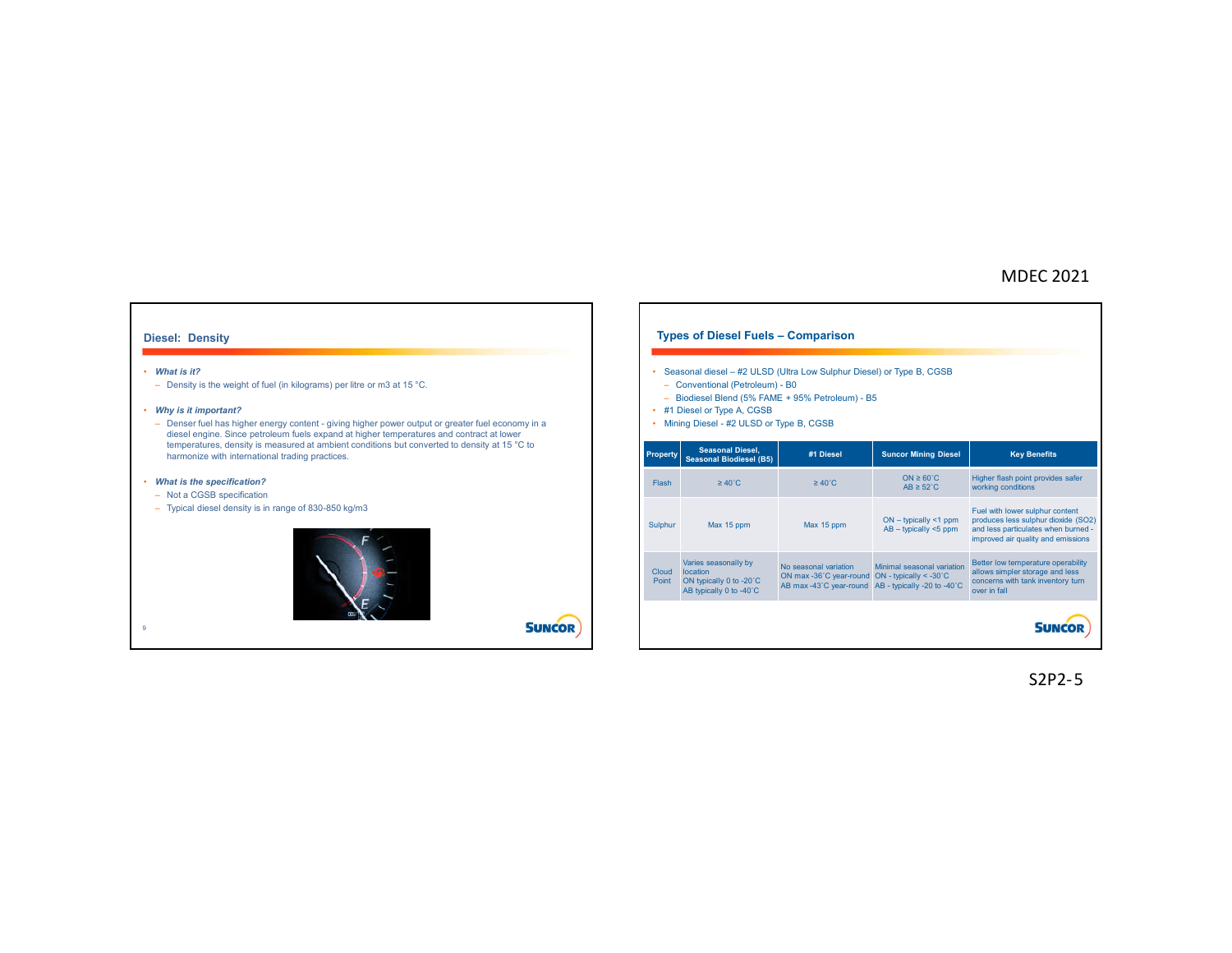### **Biofuel Regulations**

- **Existing regulations**  Federal & Provincial regulations for bio-content in diesel have been in place for many years
	- Some regulations factor in carbon intensity (CI) such as the Low Carbon Fuel Standard (LCFS) in BC
	- CI is the full lifecycle greenhouse gas emissions from the production (petroleum & renewable), processing, transport, storage, dispensing and use of a fuel





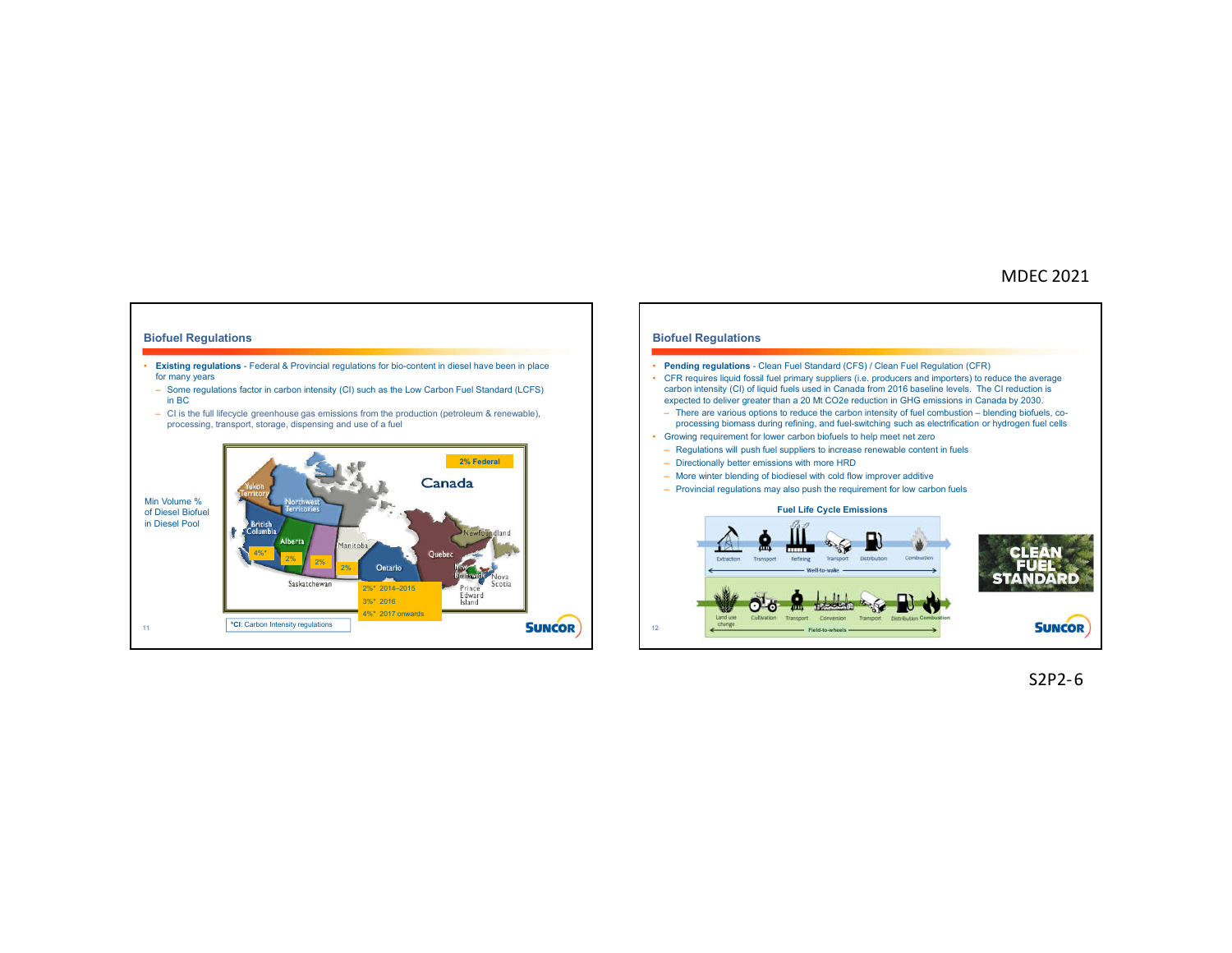



S2P2-7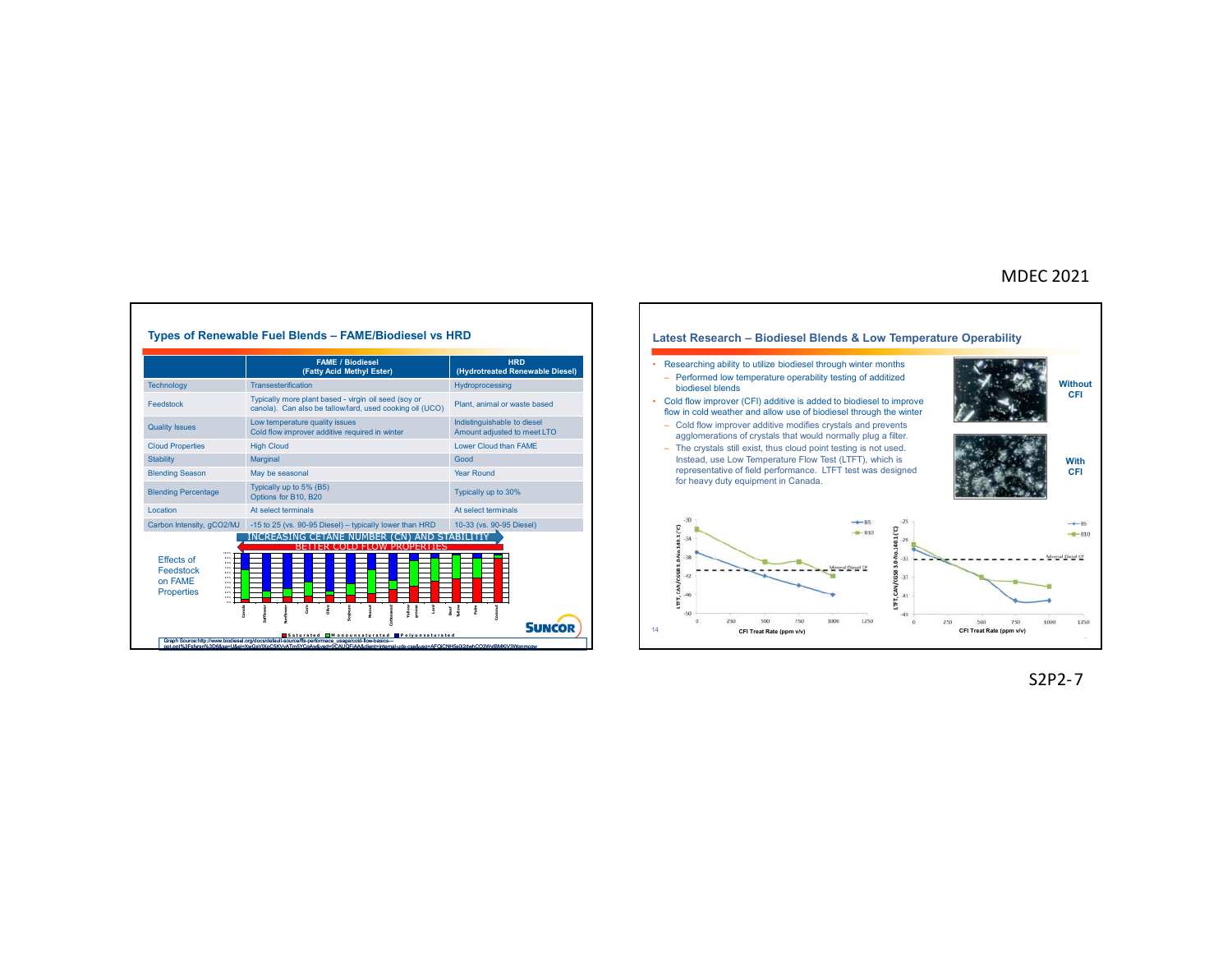### **Latest Research – HRD & HRD Blends**

#### • Current HRD blend limits are typically 30% maximum.

- Researching higher blends (50% and 100%) of HRD renewable diesel, in the lab and in the field.
- Why? Alternatives of more sustainable fuels for our customers and for the environment.
- Lab testing Gen-set / Heavy-duty trucks / Engine testing: as applicable to power, marine and truck applications
- Field Testing in northern and southern BC (northern BC started in February)
- Northern trial showed that HRD is truly a drop-in fuel. Southern trials are on-going and showing excellent results.



• *https://www.pumptalk.ca/2021/03/supporting-a-lower-carbon-future-with-petro-canadas-hydrotreated-renewable-diesel-trials.html* **SUNCOR** 

15

**Operating Challenges** --• **Storage Issues** – Diesel product in storage must be kept clean and dry to prevent unacceptable levels of contaminants and filter plugging. – Tanks should be "dipped" regularly for water with water-finding paste or a tank bottoms sample should be checked for presence of water or particulates. Pump/drain any water off tank bottoms. • Solubility of water in fuel changes with temperature. On cooling, excess water can drop out of diesel resulting in free water. Cloudy/hazy fuel is often the result of free water in fuel that hasn't settled out yet. • If the fuel temperature is below 0°C, the water can turn into ice crystals, н which can cause filter issues • Biodiesel has a higher capacity to hold water than conventional diesel. • Water bottoms in fuel can lead to microbial growth and corrosion. Microbial growth is rare, but possible in warmer temperatures. – Drain any fuel/water separators regularly – If using biodiesel blends, recommend using glass fiber filters – If heating fuel in the winter, you should prevent over-heating of product that could lead to product degradation. – Vent on fuel storage tank should be designed to prevent ingress of water. **SUNCOR** 16

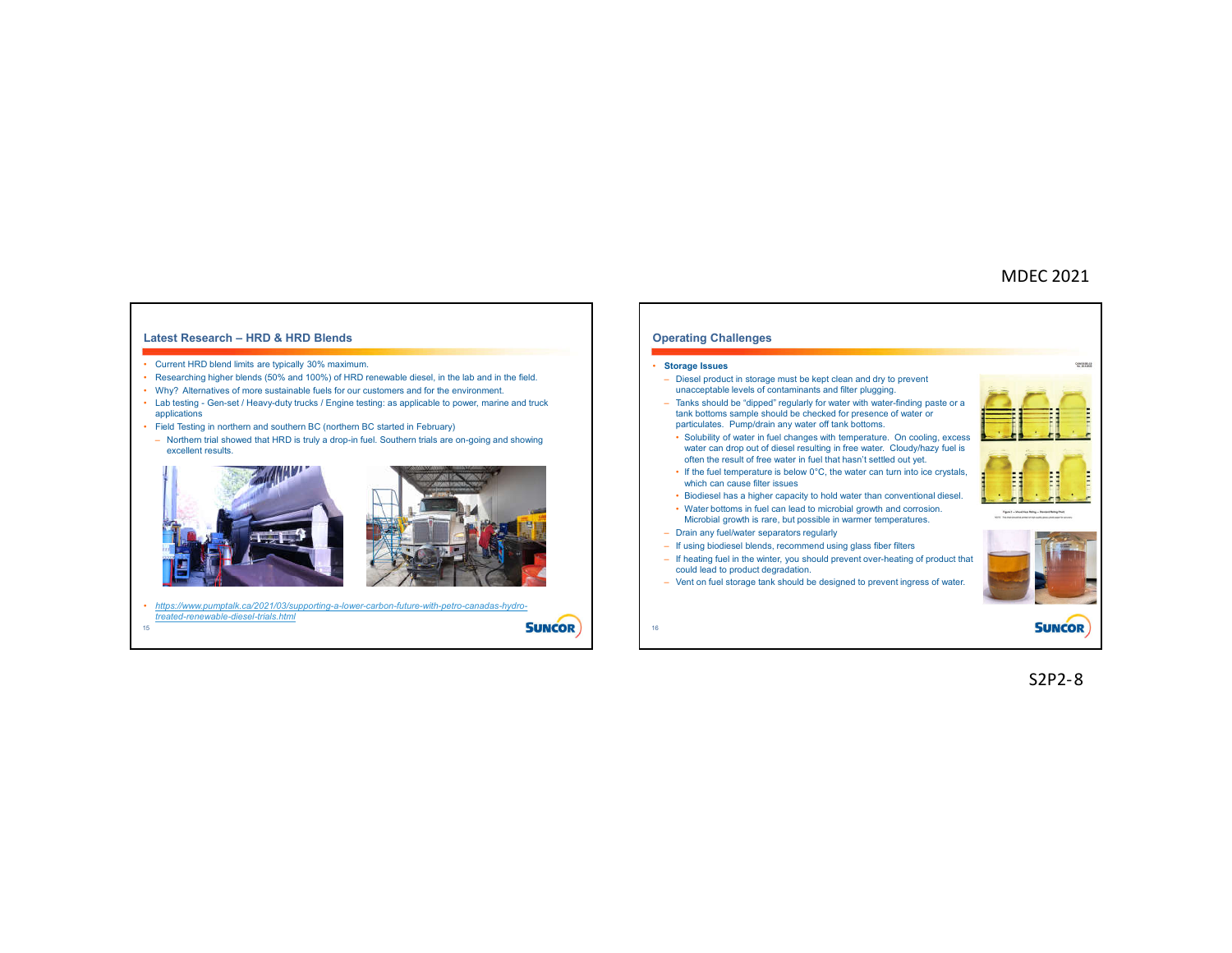